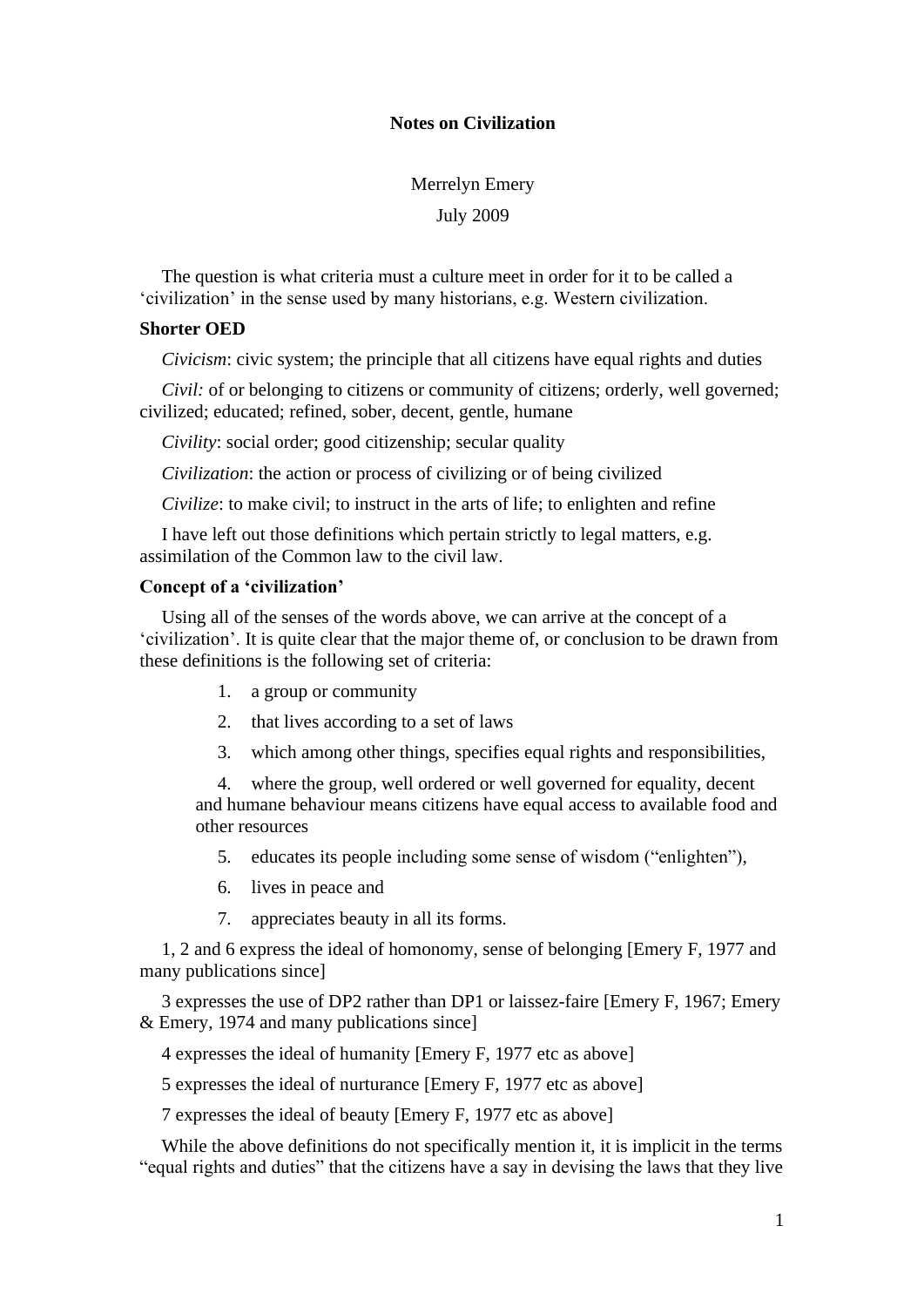by. For example, a representative democracy (DP1) could not qualify as civilized because at any point in time, all of its citizens do not have equal right and duties as being a politician has become a career option with special privileges, and a representative democracy which did not require its citizens to vote would not qualify on two counts as its citizens have no duties at all. Such a representative democracy is the equivalent of laissez-faire at the level of governance and has the potential to crumble into dictatorship. The definitions, therefore, specify a participative democracy, one structured on DP2 [Emery F, Part III of Emery M, 1993; Emery F, 1989].

## **What 'civilization' does not require**

*Religion.* Note that "civility" specifically mentions "secular quality". This together with DP2 precludes a theocracy or any society in which religion is anything more than a private, individual belief system. Most religions demark some behaviours with associated rewards and punishments, thereby denying adherents the right to decide on the right behaviour for themselves. The rewards and punishments are of course control mechanisms and the number of successful demarcations can be used to assess the extent of power over other people and, therefore, the power of the church.

We would not expect individuals who lived in a civilized society as defined above to have any need for formal organized religion at all as they would have the perfect conditions for decision making. In other words, they would have control over all the parameters of decision making [Ackoff & Emery, 1972; Emery F, 1977 etc as above] and would feel no need to defer to some external authority.

Formal, organized religion is sharply distinguished from a sense of spirituality that falls under the ideal of beauty and is involved in the process of revitalization or recreation. The spirituality inherent in the ideal of beauty has nothing to do with control of others and is given immediately by direct perception.

*Technological complexity.* Also note that none of the definitions conveys any sense of technological advancement. Machines of all forms are simply a means to an end and it is obvious that all machines and forms of technology are not equal in their costs and benefits. 'Marvels' of our technological prowess at communication appear to have done little to improve our ability to communicate face-to-face or negotiate conflict as quantity and quality of communication depends on the design principle underlying the relationships between the communicators [Emery & Emery, 1976; Emery M, 2004]. Television and computerized forms of communication are also implicated in advancing maladaptions such as dissociation and superficiality. [Emery M, 1986; Emery & Emery, 1979; Emery M, 2021]

Who would need a washing machine if there was no requirement to maintain a large store of clothes? Many extremely well adapted and long lasting cultures such as Inuit and Australian Aborigines had no need of washing machines but managed to live long healthy lives.

An argument can be mounted that many machines such as large agricultural planters and harvesters have only become necessary as we lost control of population growth. Essentially what we lost was the ecological knowledge that we needed to keep the human population in adaptive relation to the carrying capacity of the land. Behind this loss lies another, our knowledge that we are of the land and our substitution for it of our ownership of the land. This loss and substitution is the direct analogue of the design principles, where 'with or of the land' expresses DP2 and 'own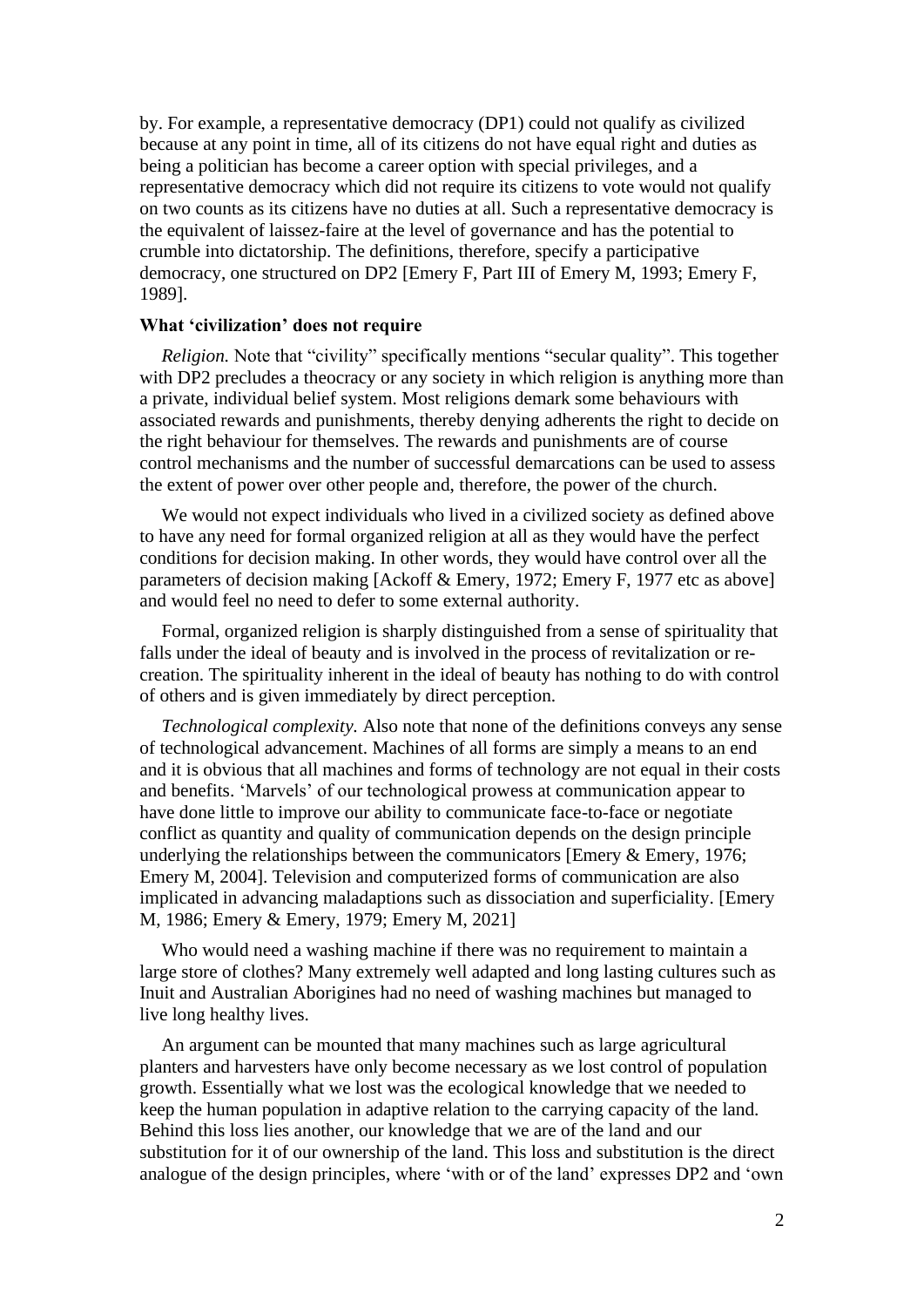or above the land' expresses DP1. Such machines, therefore, are devised to compensate for our maladaptions and do nothing to redress the basic failings. They do not speak of our intelligence but only of our stupidity and arrogance.

Highly correlated with an advanced technologically based culture is an economically rich culture as measured by contemporary economics. This definition of 'rich' depends of course on monetary values and their equivalents. However, as economists such as David Korten (2009) have pointed out, money is not wealth. Chief Seattle also pointed out that after we have destroyed the planet, we will find that we can't eat money.

In recent years, there has been a rash of attempts to measure the human condition in terms other than the monetary; indices of human happiness, life satisfaction, quality etc. Almost inevitably they find that 'happiness' as a summary term bears little, no or a very skewed relationship to money. What people appear to value when they speak of happiness or quality of life is being richly embedded in a web of productive and satisfying relationships through which they can see the meaning in their lives, be purposeful, and get a sense of achievement along a path through life. Depending on the various measures built into these indices, they all appear to be centred on the 6 criteria and the opportunities for purposefulness, autonomy and homonomy and ideal seeking as above. Money simply doesn't feature.

The higher SES strata sometimes register higher levels of quality of life, sometimes not but generally, the conclusion seems to be that after a certain reasonably low level of economic attainment, additional money makes very little difference. Therefore, a 'civilization' also does not need to be economically rich. [I don't have time to look up all the refs here but there are plenty around.]

*Literacy*. Nor do these definitions implicate the necessity of literacy. Literacy has many benefits but it has also been realized by many that it has some unfortunate side effects. These include individualizing, dissociating and the decline of memory. Oral cultures were participative, celebratory and joyful and knowledge was maintained and transmitted through telling, 'story telling'. New knowledge is accumulated through meaningful learning where the acquisition of invariances is determined by direct perception. There are many references to oral and literary cultures in *Searching*, 1982 and 1999.

### **The evolution or otherwise of 'civilization'.**

There are several texts such as Rianne Eisler's *The chalice and the blade* that document a lost planetary culture which fitted many of the above criteria for 'civilized'. Different analyses place the end of this culture at different points in antiquity or much more recently.

However, there are still remnant populations of ancient hunter gatherer peoples practicing their cultures around the world. These ancient cultures certainly fit the criteria for a 'civilization' including DP2 at the governance level [e.g. Middleton & Tail, 1958 and many other relevant refs in *Searching* 1982, 1999].

Emery & Trist (1965) conceptualized social environments and identified their changing causal texture over human history. Work since then has put more meat on the bones Emery & Trist identified the case for both the Type II as the most adaptive option humans have ever tried and Type III as the destructive environment that ended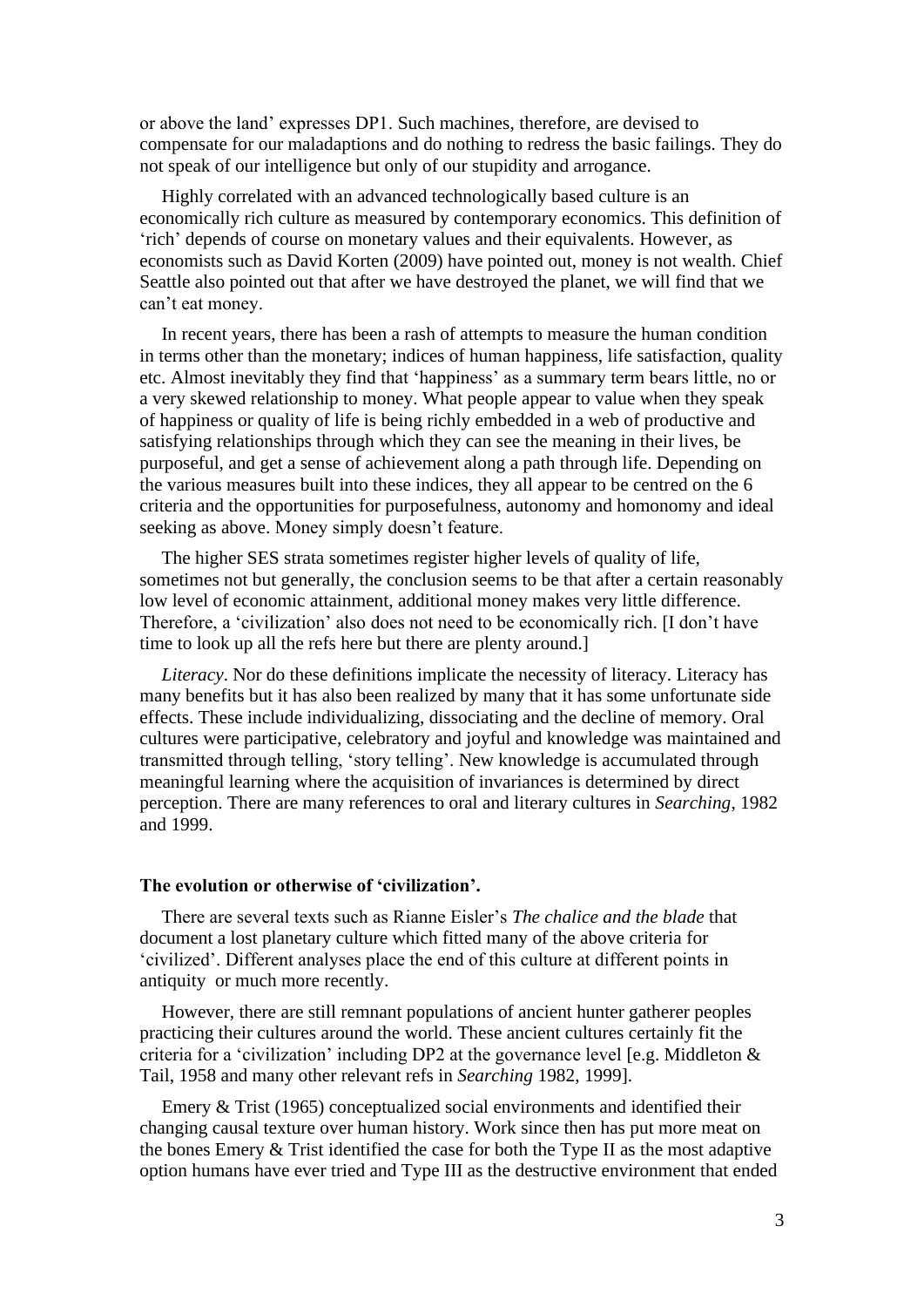the Type II and ushered us into the race to ecological oblivion that we are currently running. Later work such as in *Searching* 1982 strengthened the case for Type II as active adaptive. In other words, the little pockets of ancient civilization we have left are the remnants of the Type II.

The critical distinguishing feature that Emery identified as making the break between the Type II and III was the change of widespread design principle from DP2 to DP1 in the West. Despite the fact that England and Europe for example had kings and queens before 1793, the great mass of ordinary people were free to organize their lives around DP2 and did so.

Only when the owners of the factories demanded that their systems be made reliable while consisting of unreliable parts was DP1 imported into the everyday lives of the commons. Thus were born the ancestors of the huge bureaucratic monsters that now dot our globalized economy and continue to compete for the Earth's finite and rapidly dwindling resources.

Since the introduction of widespread DP1 in the West, we have seen humanity on the downhill slide. The spiralling maladaptive effects of bureaucracy (DP1) (Emery M, 1993, p227) is only the tip of the iceberg. Let us briefly examine our current circumstances in the light of the criteria we extracted from the dictionary definitions:

- 1. *a group or community* [people are desperately trying to recreate a strong sense of community because rampant dissociation has seriously damaged it. Today it takes a massive disaster like the fires to bring it back from its latent state. We also have 'gangs' because many of our kids and minorities do not feel a sense of belonging any where else.]
- 2. *that lives according to a set of laws* [Superficiality appears to be the fastest growing passive maladaptions in our data. There is increasing disregard for the law and cultural conventions. That is resulting in growing individual, community and property damage as drunk kids on junk die in cars and elsewhere; hackers raid banks and NASA and anything they feel like, etc;. image is everything, care is nowhere. This is laissez-faire! ]
- 3. *which among other things, specifies equal rights and responsibilities* [Enough said. We are riddled by DP1 to the point where in North American literature, the words 'organization' or 'corporation' basically mean DP1. We now have a major educative task to do which is to let people know that there is an alternative to DP1. There are plenty of people now looking for DP2 but unfortunately not everybody is Fred Emery. So its up to us folks. ]
- 4. *where the group, well ordered or well governed for equality, decent and humane behaviour means citizens have equal access to available food and other resources* [This doesn't even happen in Oz let alone the rest of the world and at the level of the global community, equal access to food and resources is further away than ever before and as climate change kicks in with a vengeance, its all over Red Rover bar a miracle or two.]
- 5. *educates its people including some sense of wisdom ("enlighten")*, [As we discuss frequently, we despair at what is happening in the education system – another "Education Revolution", while the intellectual level and appreciation of our people sinks and sinks – its even called 'dumbing down' in case you don't understand the word 'intellectual'. As for wisdom, most our people are now so far away from direct experience and understanding of our continent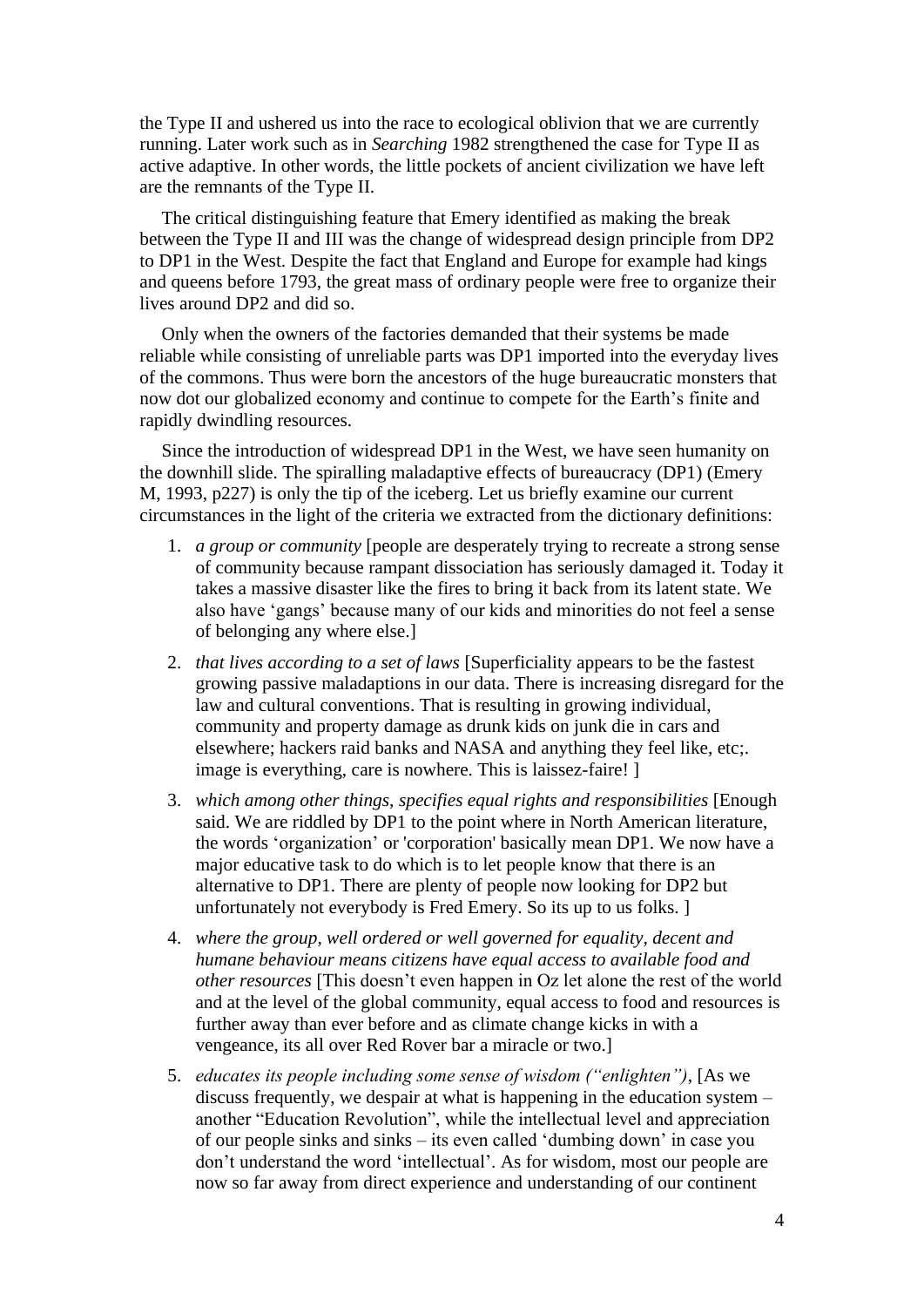and ourselves on it, let alone the planet or the biosphere that its just not funny and yet we have so much living knowledge they can tap into. But structured the way we are, that is not about to happen without another much more fundamental revolution (think DP2).]

6. *lives in peace and* [this is sheer coincidence but the New Scientist of 4 July has an article entitled "The end of war' (Horgan, 2009). The great weight of evidence reviewed in this article supports the view that conflict and warfare are certainly not a necessary part of 'human nature' and cannot be explained by biology or genetics. For example, Douglas Fry identified 74 "non-warring cultures" including "nomadic hunter-gatherers such as the !Kung of Africa, Australian Aborigines and Inuit. These examples are crucial…because our ancestors are thought to have lived as nomadic hunter-gatherers from the emergence of the *Homo* lineage around 2 million years ago until the appearance of permanent settlements and agriculture less than 20,000 years ago. That time span constitutes more than 99 per cent of the evolutionary history of *Homo"* (p37). Sound familiar?

This is not to deny the existence of occasional individually based violence but "in band [i.e. group] society, no one likes a bully" and aggressive individuals are dealt with. "The first clear cut evidence of violence against groups as opposed to individuals appears about 14,000 years ago…War emerged when humans shifted from a nomadic existence to a settled one and was commonly tied to agriculture" (p37).

The article also documents the decline in warfare over the last 50 years, due in part to the increase of democracies from 20 to almost 100 around the world. *Please note that this is important data for the L22 as we still get people claiming there has been an increase in war.* 

Among the other factors suggested as contributors to the decline of warfare are increasing life expectancy and the education and empowerment of women. However, more important than these and also proven with chimps and other primates are high interdependence and equality including for primates, equal access to food. In other words, inequality (DP1) leads to conflict and war, equality (DP2) leads to cooperation and peace. Global warming is seen as a threat to peace and two proposed keys to continued peace are "population control and cheap, clean, reliable alternatives to fossil fuels. Promoting the spread of participatory democracy clearly wouldn't hurt either" (p39).

I doubt that any of the people quoted in this article would have heard of OST which makes the parallels with the Type II environment more striking.]

7. *appreciates beauty in all its forms*. [unfortunately all our L22 data from the early 1979 study (Emery & Emery, 1979) to the more recent collection documents the paucity of the ideal of beauty and the escalation of the passive maladaption of superficiality.]

All this adds up to the fact that our current circumstances really do not deserve the adjective 'civilized'. Although we do better under representative democracy than pure autocracy, our culture is showing serious maladaptions and is crucially lacking strength in many of the criteria that can be drawn from the meaning of the terms 'civilized' and 'civilization'.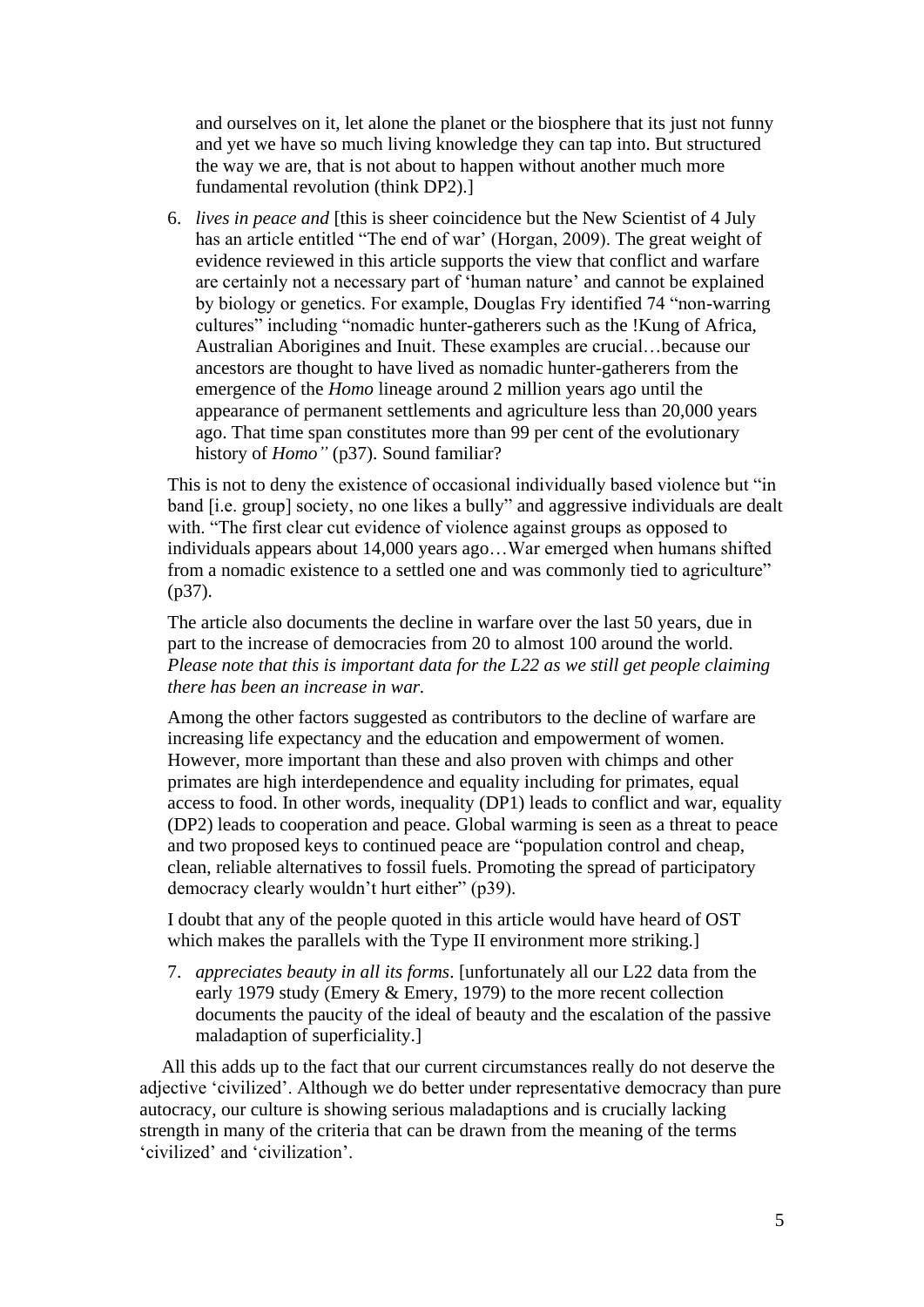This analysis also means that many of the criteria you mentioned such as 'society is structured by a class or caste system; bureaucracy, etc' or the social dynamics of motivation to power and wealth, are not applicable to a 'civilization' as they are based on DP1 rather than DP2. Motivations to spirituality, erudition, high manual and intellectual skill and artistry and athletic prowess would qualify as they can be fitted within the framework outlined above.

Criteria such as subject to the rule of law and government requiring obedience to common norms with systems or rewards and punishments would apply but would need to be qualified by the addition of the forms of rule and governance. Public infrastructures such as rail, fuel and energy services, rates and taxes, military service are all irrelevant as they pertain to technological and economic externalities, none of which is central to the notion of 'civilized'.

Number 6, 'social systems obtain their synergy through open or closed systems' misses the point as there is no such thing as a closed system and those systems that function as if they are closed are synergy destroying rather than synergy generating. All of our recent survey data measuring cooperation and other signs of synergy show that it is only in open DP2 systems that high and sustained levels of these characteristics can be maintained. The effort involved in trying to maintain these characteristics in DP1 systems is debilitating resulting in high levels of negative affect and mental and physical illness (deGuerre et al, 2007, 2008).

## **In conclusion**

To sum it all up, we can see that use of the word 'civilization' to describe a technologically advanced and complex cultures such as our own is an aberration. We are a long way from being a genuine civilization. This is of course the problem with relying on generic concepts, words, nouns, names and labels. It leads to nonsense. As Humpty Dumpty said "words mean what I want them to mean'.

To escape from this verbiage it is necessary to move to serial genetic concepts. I suggest that rather than struggle with the word 'civilization' you would be better able to make a firm case by substituting the concept of active adaptation for civilization. Active adaptation is functional and precise, is based on directive correlation and can be measured. It is a centre point of a large coherent body of theory that has stood the test of time and is supported by a wide range of empirical data.

#### **References**

Ackoff, R. L., & Emery, F. E. (1972). *On purposeful systems*. London: Tavistock Publications.

de Guerre DW, Emery M, Aughton P, Trull AS (2007) Mental health in the workplace: recent results from a joint Canadian and Australian study. Presented at *Academy of Management Symposium on Socioecology: The legacy of Emery & Trist*, Philadelphia, PA.

de Guerre DW, Emery M, Aughton P, Trull AS. (2008). Structure Underlies Other Organizational Determinants of Mental Health: Recent Results Confirm Early Sociotechnical Systems Research. *Systemic Practice and Action Research*. Online.

Eisler, Riane. (1995). *The Chalice and the blade*. HarperCollins, San Francisco.

Emery, F. (1967). The next thirty years. *Human Relations, 20*, 199–237. Reprinted with postscript in *Human Relations* (1997), 5*0*(8), 885–935.